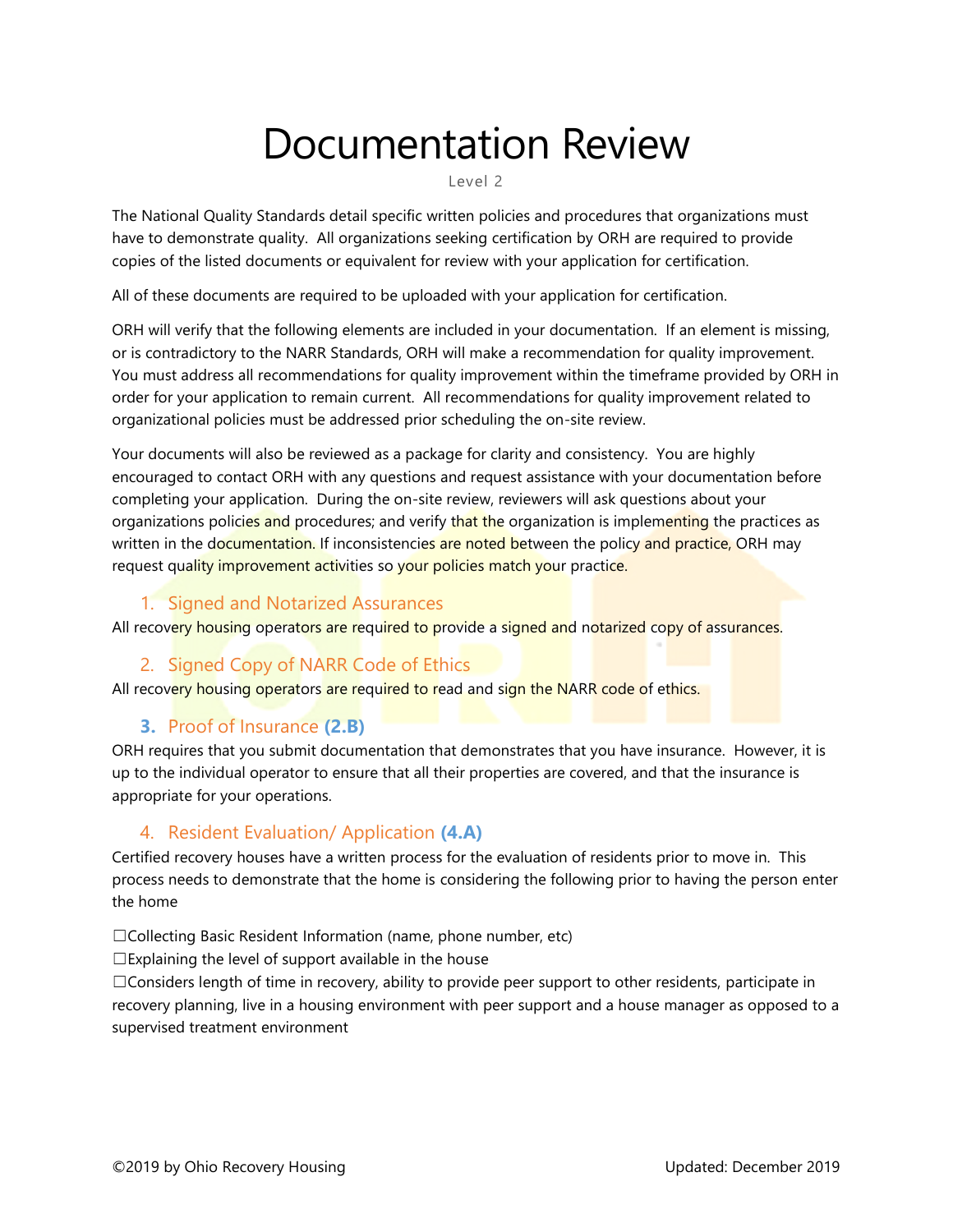#### 5. Resident Agreement

Organizations are required to have a resident agreement. Each resident is required to sign and date the resident agreement prior to officially moving into the house. The purpose of the resident agreement is to ensure that residents understand their obligations, financial and otherwise, as well as understand what services and supports the recovery house will be providing to the resident. The resident agreement must contain the following elements.

☐Be signed and dated by the resident **(3.A)**

☐Information on any deposits or advance payments (if required) **(3.A)**

☐Contain information on the amount of any weekly or monthly fees **(3.A)**

 $\Box$ Clearly states the amount of fees

OR

 $\Box$ Clearly state how any sliding fee scale will be implemented

OR

 $\square$ Provide details on any arrangements for subsidies or scholarships, and how long a resident is able to receive a subsidy or scholarship

☐ Contain information on when fees are due **(3.A)**

☐Clearly states the when fees are due

OR

□Clearly states that residents will not be paying fees and for how long they will be permitted to not pay fees

 $\Box$ Information about any other fees that the resident is expected to pay (examples include utility fees or activities fees) **(3.A)**

☐Contain information on refunds **(3.c)**

□Operator does not charge resident fees

OR

□Agreement clearly states that refunds will not be offered

OR

 $\Box$ Operator describes under what circumstances resident may get a refund and how the resident

is to request a refund

☐Information on how the operator may end the resident agreement **(5.B)**

☐Information on how the resident may end the resident agreement **(5.B)**

☐Information about what will happen to any resident property that is left in the home after the resident has vacated **(5.B)**

 $\Box$ Reference to other required resident policies and procedures (recovery goals, relapse policies, drug testing policies, etc.) **(5.B)**

☐The resident agreement **does not** contain statements that request a resident waive housing, landlord tenant or other rights. **(7.D)**

☐The resident agreement **does not** contain statements that residents must leave the recovery home after a specified amount of time or that length of residency is determined arbitrarily or by a third-party payer **(03.D) (07.D)**

☐The resident agreement **does not** contain statements that require residents to receive services from a specific organization in order to maintain housing **(03.D)**

 $\Box$ The resident agreement is clearly written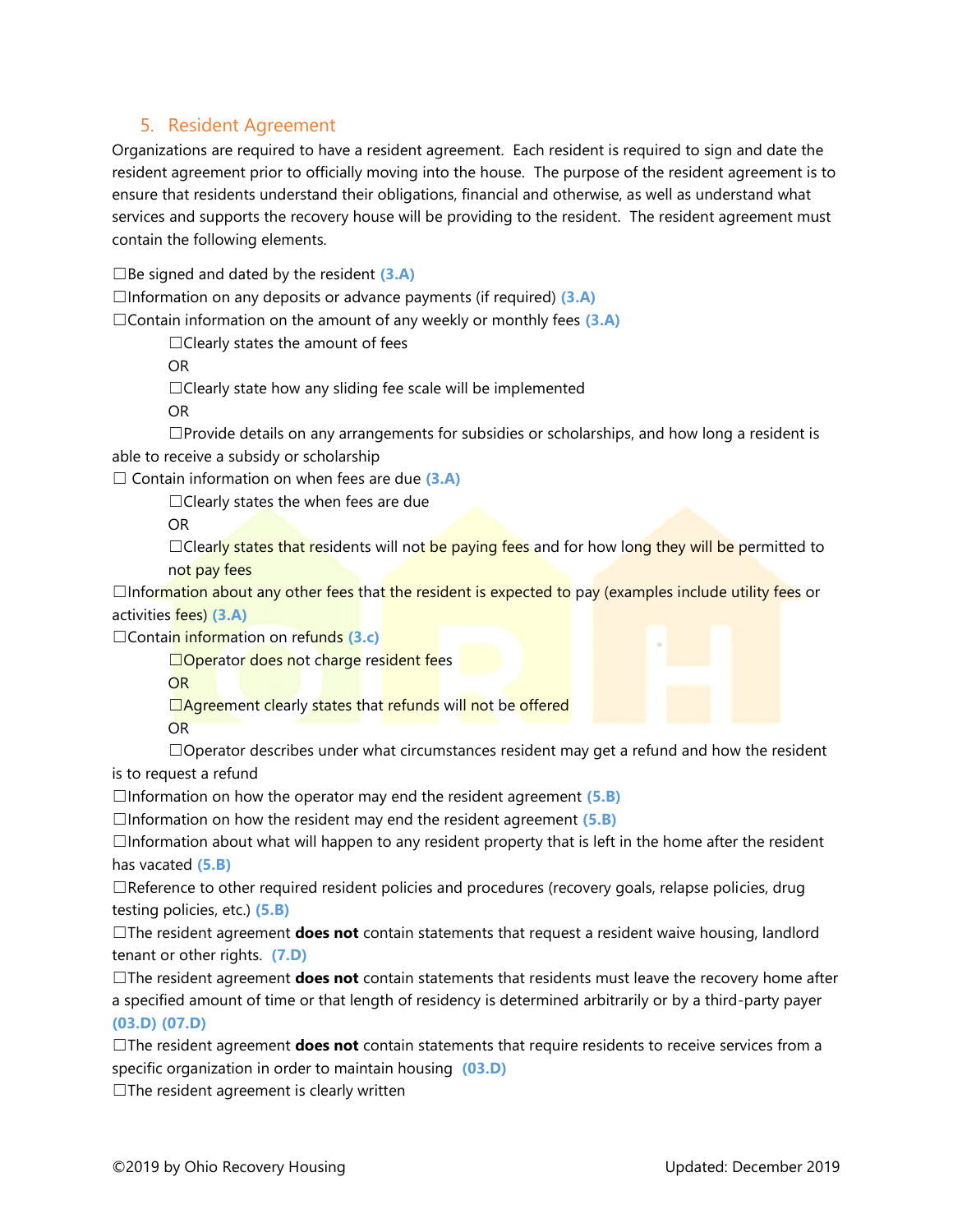### 6. Statement of Resident Rights **(5.B)**

A copy of the resident rights is required to be given to each resident when they move into the house and the resident must sign and date that they have received it. A copy must also be kept in a common area of each house.

☐Must be signed by resident

#### 7. Grievance Policy **(7.B)**

It is best practice that operators allow residents to handle minor concerns and complaints within the house. However, there must be an opportunity for a resident to file a formal written grievance or complaint. This policy must contain the following

 $\Box$ Instructions on how a resident may submit a written grievance

 $\square$ Names and contact information for the organization's person responsible for handling grievances

 $\Box$ A statement that at any time the resident may contact the owner/operator about the grievance

 $\Box$ A statement that a resident may ask for help in filing a grievance

 $\Box$ A statement that the resident may contact ORH with a grievance (may also include other oversight entities, such as the county board, funding agencies or your board of directors)

 $\Box$ The ORH Recovery Housing phone number is included in the policy

 $\Box$ Information on any required timelines

□Contact information for outside entities is included

 $\Box$ Information on the steps that the organization will take to respond to the grievance

# 8. Medication policy **(16.B)**

You are required to have a medication policy. This policy must cover the following elements.

□Cover both prescription and non-prescription medication

 $\Box$  How residents may access their medication

☐Must require that medications that are controlled substances are stored in locked locations

 $\square$ Describes the operator's strategies for ensuring medication is not diverted (for example: medication logs and any medication counts)

 $\square$ Describe what happens if medication were to go missing or be misused

#### **9.** Addressing Neighbor Concerns **(30)**

Organizations are required to have a written policy for addressing neighbor concerns. Each resident should be informed of this policy when they move into the house.

 $\Box$ The name and contact information of someone that neighbors can contact if they have a concern  $\Box$ A description of how the recovery house informs neighbors of this person

 $\Box$ Any additional information about how the recovery house is a good neighbor as appropriate for the house

#### **10.**Emergency Policy **(16.E, 17.c)**

You are required to have an emergency procedures policy. This policy must contain the following elements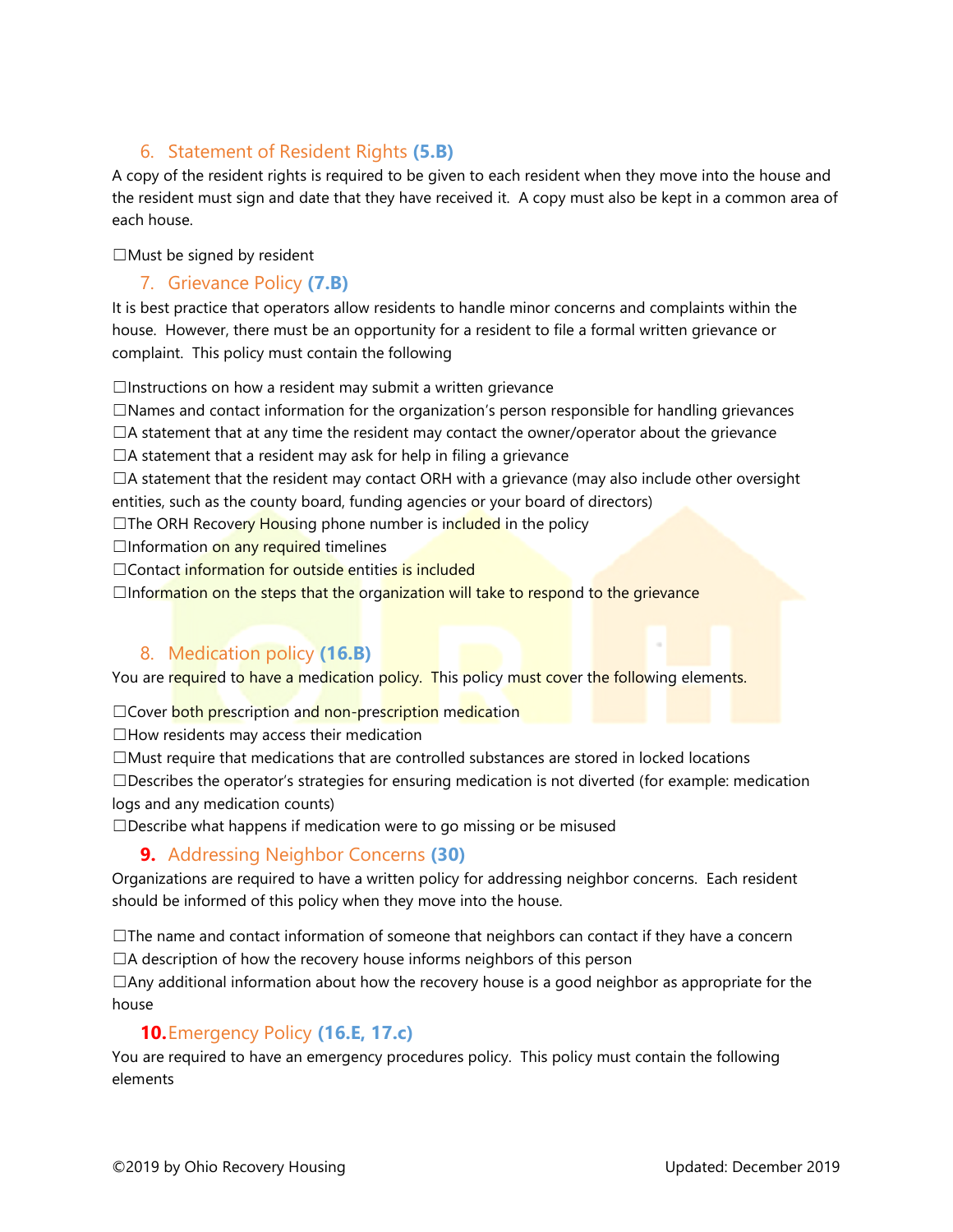$\Box$ What residents should do in the case of an emergency

☐What residents should do in case they need to evacuate that house (fire, etc.) including where residents are to meet, how residents know to inform emergency personnel of anyone who may still be in the residence

☐Phone Numbers for who residents should contact in case of an emergency

 $\Box$ The house's plan for ensuring that all safety equipment is in good working order and the house is free of safety hazards

#### **11.**Communicable Disease Policy **(18.B)**

You are required to have a policy concerning communicable disease. This policy must contain the following elements

 $\Box$ Residents are notified of what behaviors may increase the spread of infectious disease including risk of COVID-19

 $\Box$ Residents are encouraged to take precautions for the spread of infectious disease including hand washing, regular cleaning of the common areas of the home, practicing physical distancing of at least six feet, and not sharing personal items or eating utensils

 $\Box$ House provides supplies needed for precautions (such as soap, paper towels, gloves, cloth face masks, and cleaning supplies.

 $\boxtimes$  Visitors to the home must wash their hands, only visit in designated areas, wear a cloth face covering and maintain appropriate physical distancing

#### 12. House rules or Code of Conduct **(16.a, 16.b, 18.a, 21.c, 31.a)**

Organizations are required to have a list of house rules for residents. A copy must be provided to the resident upon move in, and a copy must be kept in a common area of the house. Rules should include at minimum

 $\Box$  Prohibited use and possession of illicit drugs and alcohol

- $\Box$  List of other items that are prohibited in the home
- ☐What language is inappropriate
- ☐Parking rules for the neighborhood
- $\Box$ Rules concerning noise in the neighborhood
- $\Box$ If and where smoking is allowed on the property
- $\Box$ Other rules as determined appropriate by the house

House rules must also

☐Must be supportive of recovery and allow the residents themselves to make and enforce rules. ☐Any References to immediate termination of residency are only in response to actions or behaviors that present a serious threat to resident health and safety

#### 13. Paid Work Agreements **(2.G)**

A paid work agreement is where a resident either works for the organization or receives a discount on rent or other form of payment for performing work for the organization. Paid work agreements also apply if the resident performs work for an affiliated organization, or an organization owned or operated by the same owners, employees or family members. Recovery housing operators are also responsible for ensuring that any paid work agreements are in compliance with local, state and federal labor, tax and employment laws.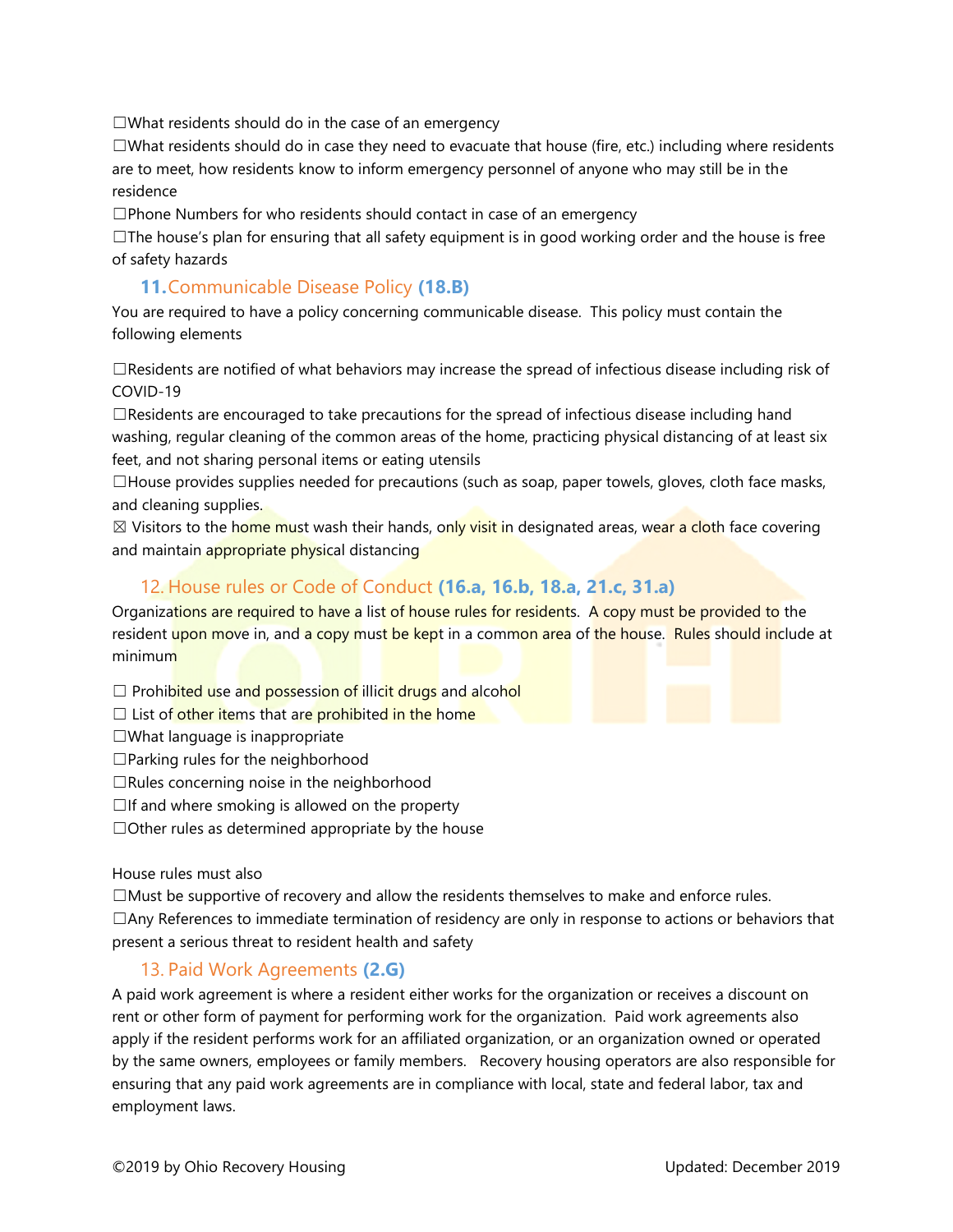$\Box$ Operator has indicated on their application that they do not hire residents to work for them OR

 $\Box$ A statement that the paid work agreement is entered into voluntarily

 $\Box$ A statement that the paid work will be paid at a fair market rate and in compliance with all employment laws

 $\Box$ A statement that the paid work will not interfere with the resident's recovery goals

 $\Box$ A statement that the paid work will not infer special benefits on the resident other than the fair payment

# **14.**Drug Testing **(16.C)**

Recovery homes must have a process to ensure appropriate drug screening for residents. This screening may take place at an outside entity with an appropriate release of information with the recovery home.

☐Policy describes when drug tests are performed (regularly, random, etc.)

 $\square$ Policy describes how records of drug screenings will be kept

 $\Box$ The resident will be informed of how the drug tests are paid for and if there are any circumstances where the resident may be required to pay for the test

 $\Box$ The resident will be informed of consequences for results of a positive drug screen or if they refuse the drug screen

#### 15. Confidentiality Policy **(6.C)**

You must have a policy that describes how the house will keep resident information private and confidential. This policy must contain

□How the operator and all staff will keep resident records secure  $\Box$ How the operator and all staff are expected to handle information about residents  $\Box$ How residents are expected to handle information they learn about residents ☐Policies must apply in social media contexts

#### 16. House Manager Agreement or Job Description **(12.a, 12.c, 13.a)**

All Level II homes must have a house manager with a regular presence within the home. You must have a written agreement or job description with the house manager. This agreement/description must contain

#### $\Box$ Responsibilities

☐Eligibility / Criteria to be house manager

☐Expectations related to providing peer support/ modeling recovery principals

 $\Box$ Information on any required training or professional development

# Other required policies

ORH requires written policies or procedures that address the following topics. These policies may be addressed in a variety of areas, but ORH must verify written references to the following somewhere in the documentation.

☐Written policy that states that staff may not become involved in personal financial affairs of residents including loaning money or borrowing money from residents **(2.H)** ☐Written form to collect Emergency contact information (can be included with application) **(19.B)**